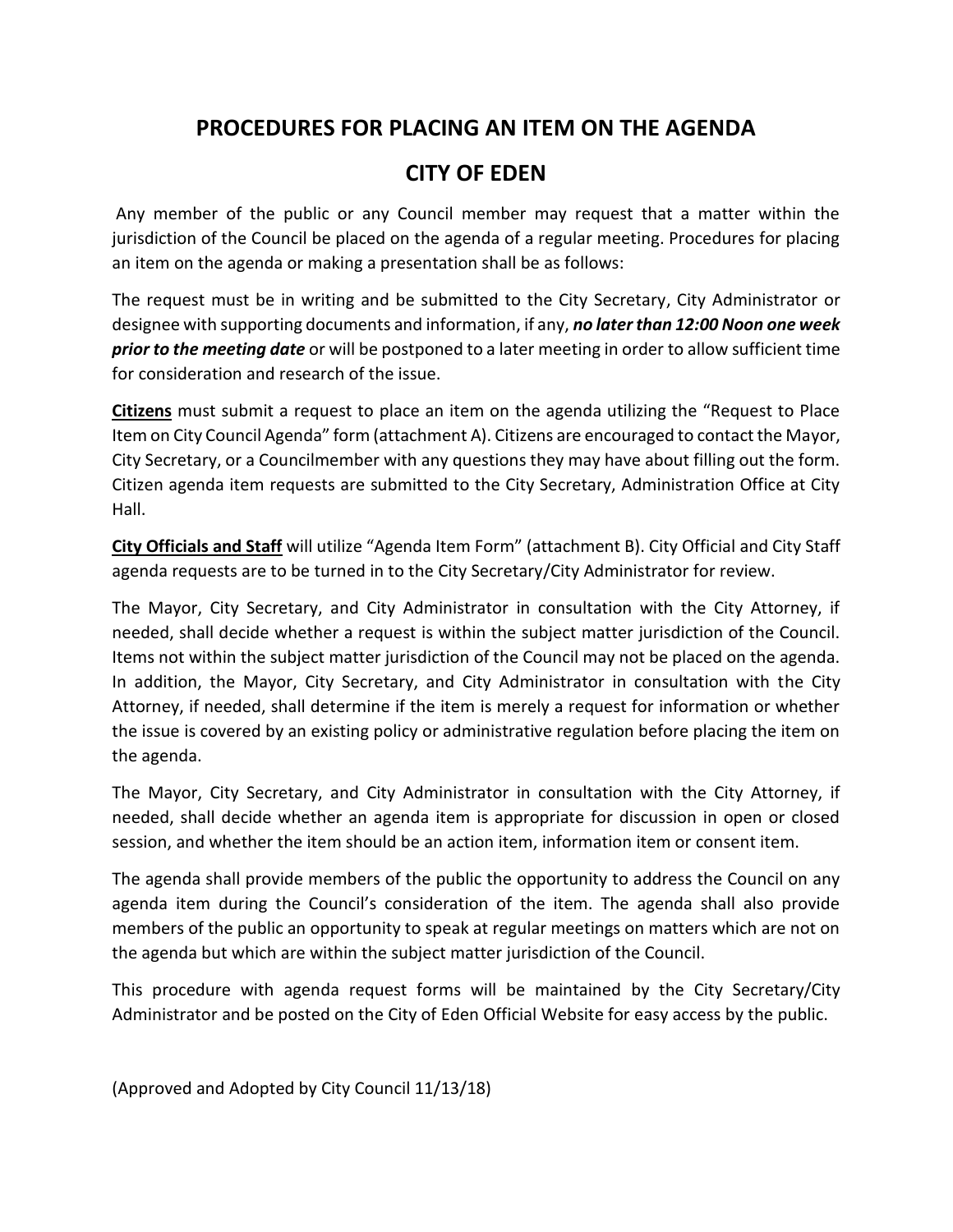#### **REQUEST TO PLACE ITEM ON CITY COUNCIL AGENDA- "Attachment A"**

The City of Eden welcomes constructive input from interested citizens. Please complete this form if you wish to have an item placed on the agenda for a regular City Council meeting. The deadline for placing an item on the agenda is one week prior to the regular meetings which are normally held the second Tuesday of every month. In order for the City Council to fully understand your item, have productive discussion, and insure efficient council meetings, it is important that you describe the item with as much detail as possible and include any supporting documentation so that it may be included in the Council's meeting packets. You may use additional blank pages for item description. If you have any questions, contact the City Secretary/Administrator at 325-869- 2211.

| Are additional sheets or supporting materials attached? ______ Yes ______ No      |      |
|-----------------------------------------------------------------------------------|------|
| I request that this item be placed on the agenda for the ________________________ | City |
| Council meeting.                                                                  |      |
|                                                                                   |      |
|                                                                                   |      |
|                                                                                   |      |
|                                                                                   |      |

**(Use additional pages if needed)**

**Certification:** I understand that the City Council retains the right to set the items for discussion at its meetings and further understand that my request will not be automatically placed on an agenda or may even be denied. I also understand that I may be requested to present additional information on my item, asked to consult with the appropriate City department, or take other action before my request is considered. I agree to attend the meeting at which my item may appear and make a presentation and/or answer questions.

Signature: Date: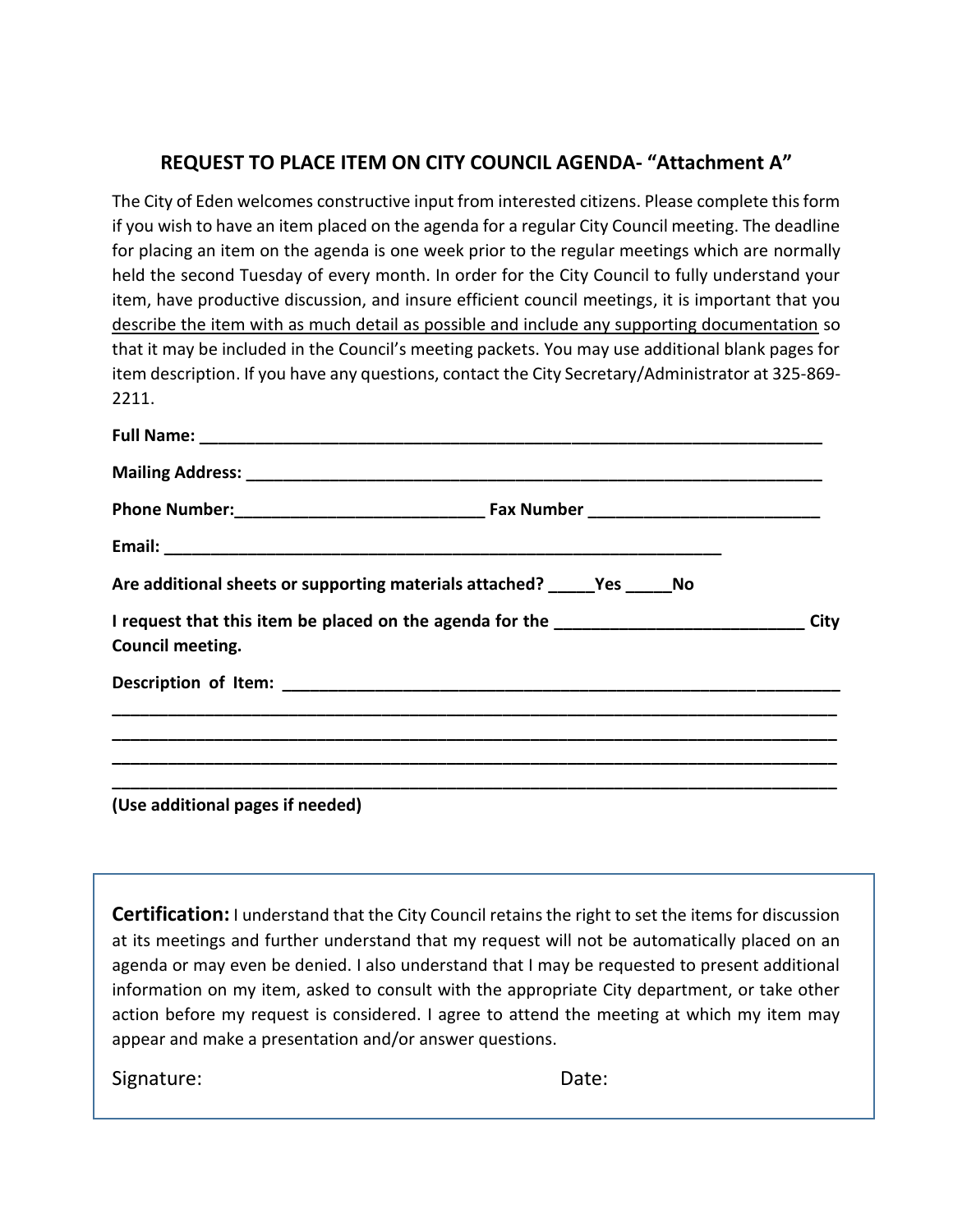# **Councilmember Agenda Item Request Form- "Attachment B"**

## **City of Eden, Texas**

| DATE SUBMITTED:                                                          |                                                                             | FOR MEETING DATE: |  |
|--------------------------------------------------------------------------|-----------------------------------------------------------------------------|-------------------|--|
|                                                                          |                                                                             |                   |  |
| SUBJECT:                                                                 |                                                                             |                   |  |
|                                                                          |                                                                             |                   |  |
| <b>REQUESTED BY:</b>                                                     |                                                                             |                   |  |
|                                                                          |                                                                             |                   |  |
|                                                                          |                                                                             |                   |  |
|                                                                          |                                                                             |                   |  |
|                                                                          |                                                                             |                   |  |
|                                                                          |                                                                             |                   |  |
|                                                                          |                                                                             |                   |  |
|                                                                          |                                                                             |                   |  |
|                                                                          |                                                                             |                   |  |
| CITY ADMINISTRATOR                                                       |                                                                             |                   |  |
| REVIEW/APPROVAL:                                                         |                                                                             |                   |  |
|                                                                          |                                                                             |                   |  |
|                                                                          |                                                                             |                   |  |
|                                                                          |                                                                             |                   |  |
|                                                                          |                                                                             |                   |  |
|                                                                          |                                                                             |                   |  |
|                                                                          |                                                                             |                   |  |
|                                                                          |                                                                             |                   |  |
|                                                                          |                                                                             |                   |  |
|                                                                          |                                                                             |                   |  |
|                                                                          |                                                                             |                   |  |
|                                                                          |                                                                             |                   |  |
|                                                                          |                                                                             |                   |  |
|                                                                          |                                                                             |                   |  |
|                                                                          |                                                                             |                   |  |
| <b>EXHIBITS:</b><br><b>BUDGETARY IMPACT:</b><br><b>MAYOR</b><br>SUMMARY: | Required Expenditure:<br>Amount Budgeted:<br><b>Appropriation Required:</b> |                   |  |